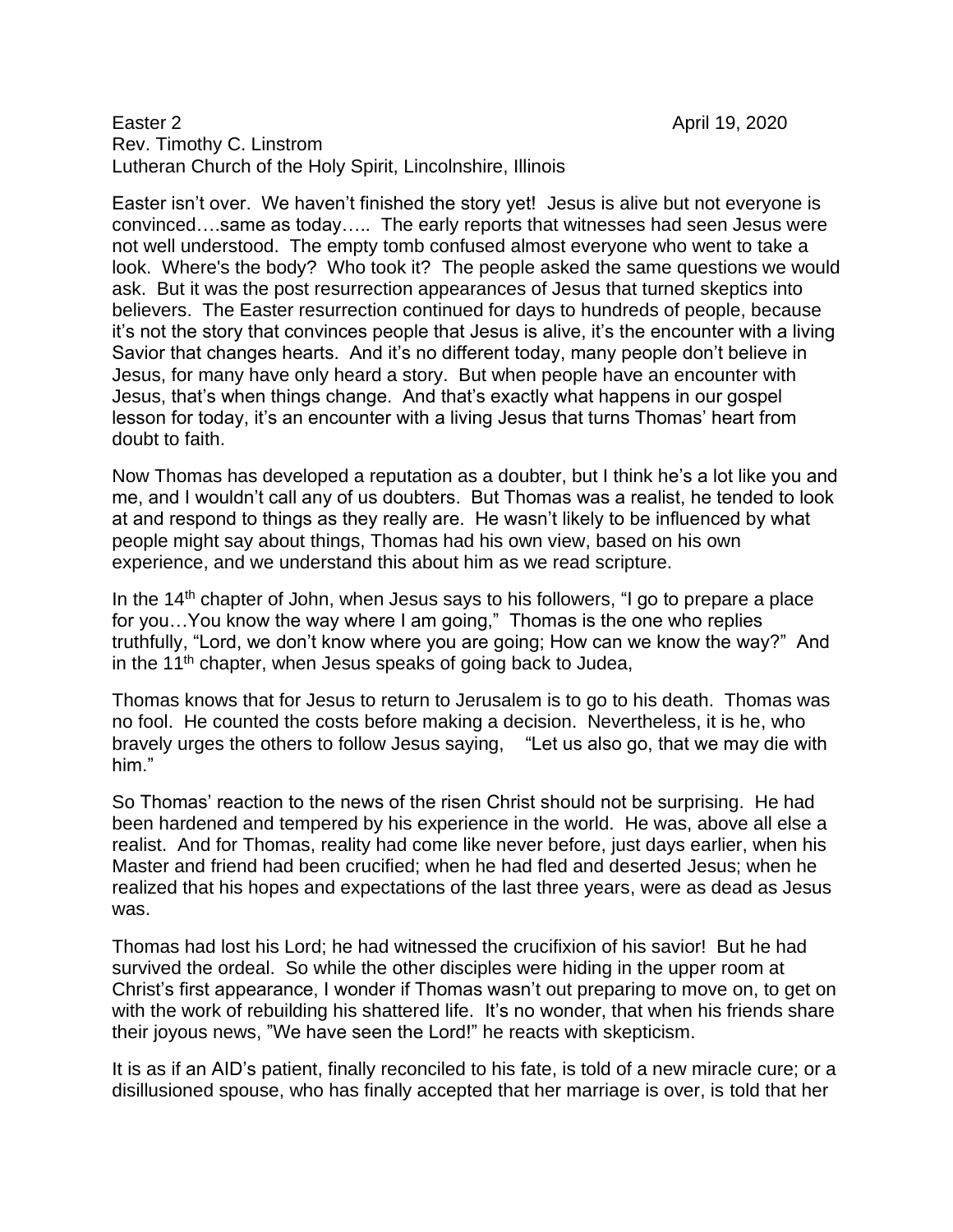husband has suddenly become a "New man". Nothing, you see, is worse than getting cut again by one's broken dreams, and Thomas has bled enough. So he demands proof: "Unless I see in his hands the print of the nails, and place my finger in the mark of the nails, and place my hand in his side, I will not believe."

You know, Thomas never does actually place his hands in the Lord's wounds, when Jesus invites him to. Even though he was filled with fear and anger and shame, because he not only doubted but also deserted Jesus, when Thomas is confronted by the risen Lord, when he is greeted by the forgiveness and grace embodied in the words, "Peace be with you," he instantly believes and makes the great confession of John's gospel: "My Lord and my God!"

In a heartbeat Thomas knows that he is in the presence of God, that he has been saved and redeemed by that God, and that he will never be the same again. This story, then, is not about doubt at all, rather it is about an encounter with the grace of God which has come down from heaven, embodied in Jesus Christ.

Now it's important to note that Thomas' doubt is swept away – but not his way of dealing with the world. His realism, his pragmatism, his desire for proof hasn't changed. It is NOT Thomas' realism that has been changed, you see, but reality itself. When he is confronted by God's grace in the Risen Christ, Thomas is confronted by a whole new reality.

I can't think of a much better example of this whole new reality than what we find in Victor Hugo's magnificent novel "Les Miserables". In this novel Hugo describes the fall, the actual moral disintegration of the lead character, Jean Valjean, a common laborer who is sentenced to 5 years in jail for stealing a loaf of bread to feed his starving family. The ravages of his time in prison, which ends up being stretched to 19 years, have, as Hugo describes, withered his soul.

Once released, Valjean's descent continues, as no one will give him work or even sell him food or shelter because of his criminal record. He has nowhere to go. Hopeless and exhausted, he stumbles into a house of an old bishop, who treats him radically different than anybody else. He greets him politely and then treats him as an honored guest; feeding him, caring for him.

Valjean, though, is confused by his host's generosity and is unwilling to believe his compassion. He is unable to accept the genuineness of such treatment, so he steals the silver plates from the bishop's cupboard and flees into the night. The next day the police arrive at the bishop's house with the captured criminal and the stolen silver. Valjean is utterly dejected, for surely he will be returning to prison.

Confronted by the man who took advantage of his generosity, you would think that the bishop would convict Valjean of his sins, but the bishop astonishes both the thief and his arresters. He says, "I am glad to see you." "But I gave you the candlesticks too, which are silver like the rest and would bring 200 francs. Why didn't you take them along with the rest?"